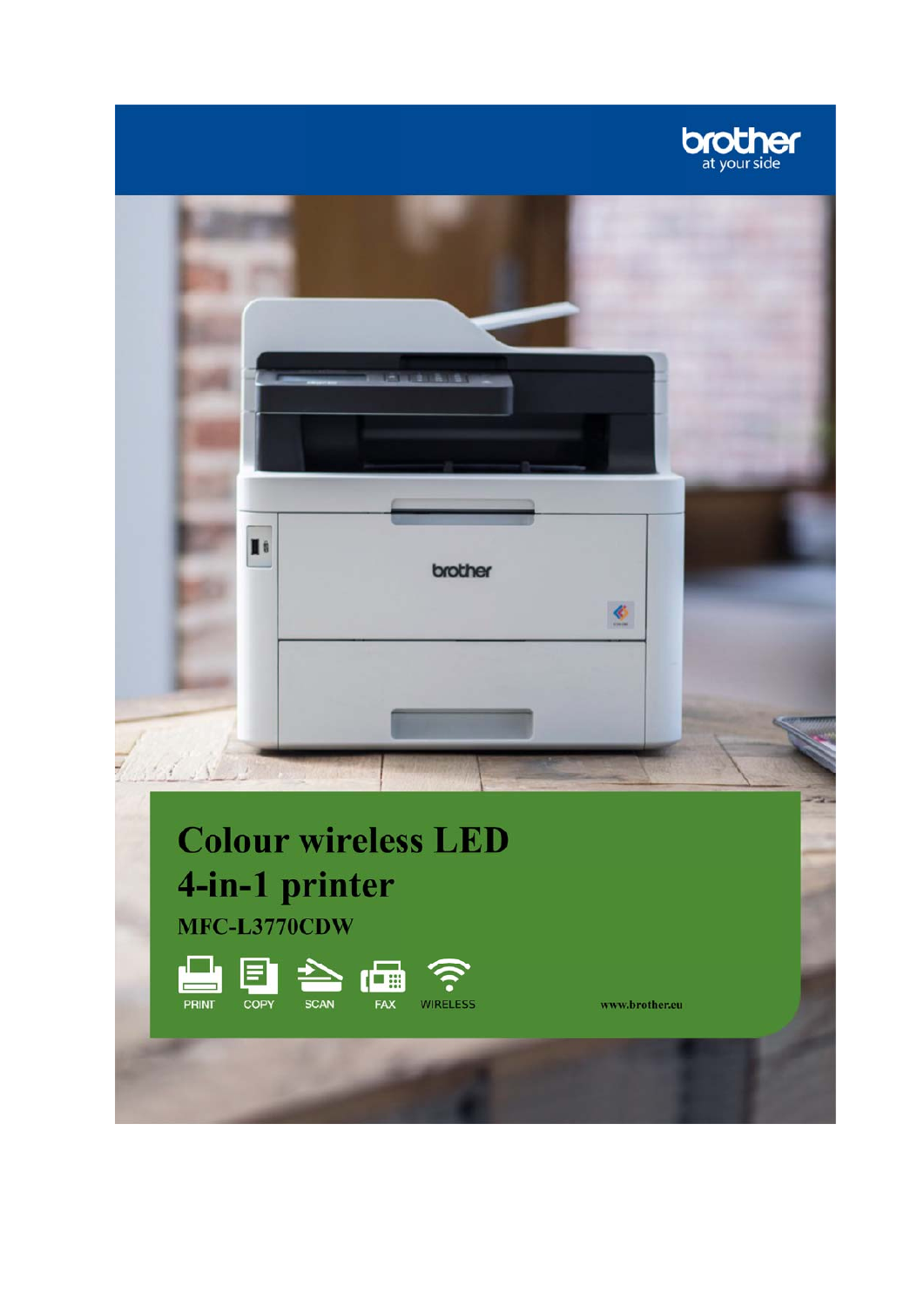# **Colour wireless LED** 4-in-1 printer

Our top of the range model offers full business support, with a 2-sided Automatic Document Feeder (ADF) for time saving fax, scan and copy as well as a 30 sheet multi purpose tray for printing on heavier and different sized media.

The built in Near-Field Communication (NFC) allows you to tap and print from your mobile, making this quick and quiet machine your perfect office partner.

MFC-L3770CDW

**Key Features:** 



Fast print speeds of up to 24 pages per minute

- Large paper capacity of 250 sheets
	- Automatic 2-sided printing & scanning
	- 50 sheet Auto Document Feeder (ADF)
	- Easy to use 9.3cm colour touchscreen
	- Wired and wireless connectivity & NFC for mobile print
	- 30 sheet multipurpose tray
	- Print from or scan directly to a USB stick
	- Up to  $1,000$  pages\* inbox toners

# Don't add to the office noise

In an office environment, you dont need your printer adding to the office noise. The MFC-L3770CDW has been engineered to print up to 24 pages per minute at under 47dB quieter than your daily office conversation. These industry leading specifications, make this colour machine perfect for desktop working.

# Designed with efficiency in mind

This robust multifunction desktop device is easy to use and simple to set up. With a host of time saving features including the 50 sheet 2-sided Automatic Document Feeder (ADF) making scanning or copying 2-sided documents even easier. Stay connected by using the Near-Field Communication (NFC) feature to print from your mobile simply by tapping near the device. Use the 30 sheet multi purpose tray to easily print on a wider range of media up to 163gsm.

# Add some colour to your business

Business isnt always black and white, print in full colour to add impact to those important documents. The MFC-L3770CDW offers up to 2,400dpi print quality, and uses LED technology to produce high quality professional prints. Colour doesn't stop at your printouts, this machine has a full colour 9.3cm colour touchscreen for quick and easy access to features.

# Save time and money

These desktop devices are fast, reliable and great value. The built in 250 sheet paper capacity allows you to keep working longer without having to replenish the paper tray. By using the high yield supplies, you won't have to spend time changing your toner as often, as well as achieving a competitive cost per page for both colour and mono. By boosting<br>productivity, and reducing any down time, your office can run more smooth

at your side

\* Approx declared yield value in accordance with ISO/IEC<br>19798.

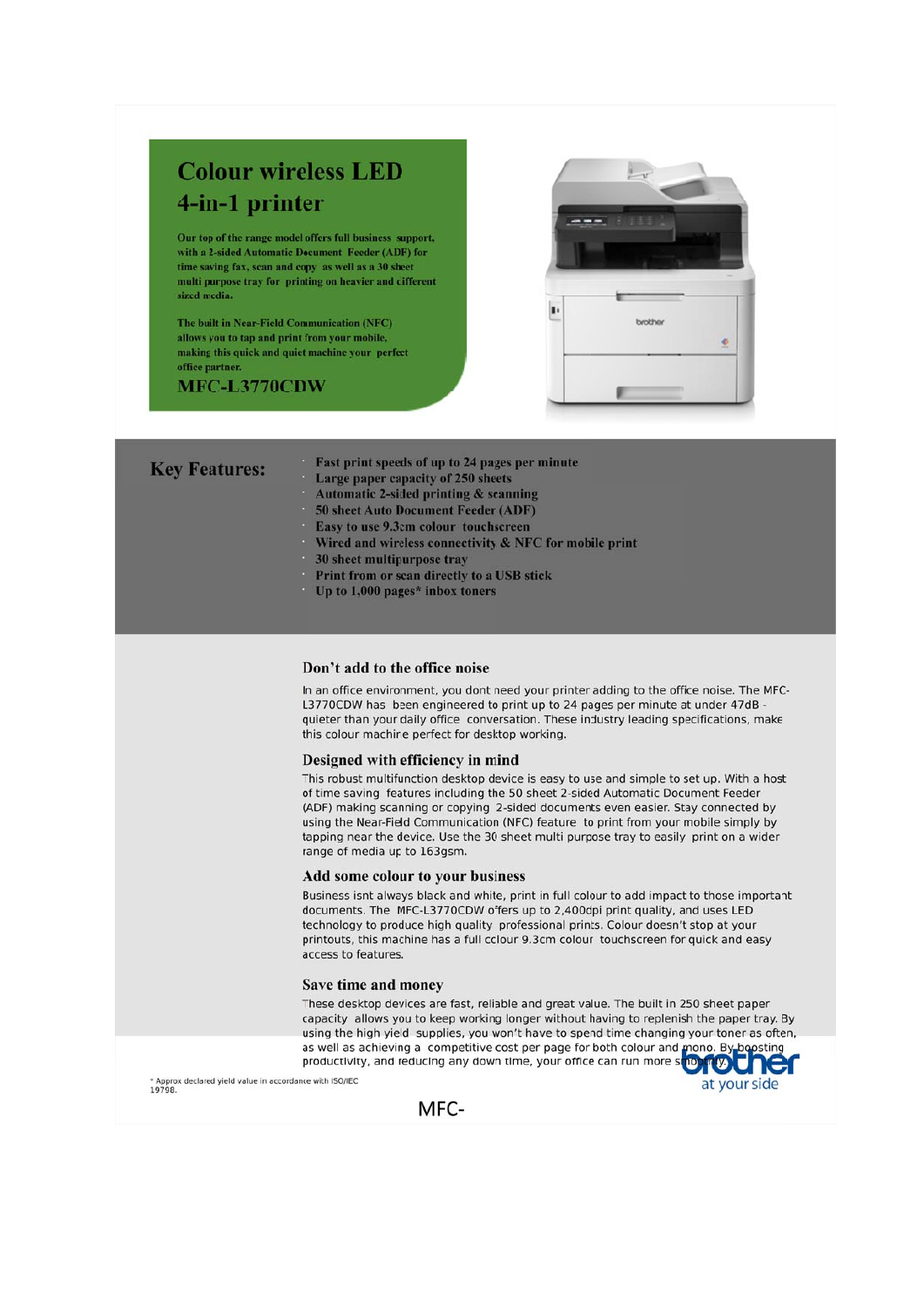| <b>General</b>                                                                                                                                                                                                                                                                      | <b>Technology</b><br>Electrophotograp<br>hic LED<br><b>Processor</b><br>Cortex-A9 800MHz<br>Sub: ARM946<br>133MHz<br><b>Memory</b><br>512MB                                                                                                                                                                                                                                                                                                                                                                                                           | <b>Wired Network</b><br>10Base-T/100Base-TX<br><b>Wireless Network</b><br>IEEE 802.11b/g/n<br><b>Control Panel</b><br>9.3cm Colour<br>Touchscreen                                                                                                                                                                                                                        | <b>NFC</b><br>Integrated Near-Field<br>Communication<br>(NFC), for mobile<br>print<br><b>Local Interface</b><br>Hi-Speed USB 2.0<br><b>Mobile Print</b><br>Print from your mobile<br>devices to your Brother                                                                                                                                                               |
|-------------------------------------------------------------------------------------------------------------------------------------------------------------------------------------------------------------------------------------------------------------------------------------|-------------------------------------------------------------------------------------------------------------------------------------------------------------------------------------------------------------------------------------------------------------------------------------------------------------------------------------------------------------------------------------------------------------------------------------------------------------------------------------------------------------------------------------------------------|--------------------------------------------------------------------------------------------------------------------------------------------------------------------------------------------------------------------------------------------------------------------------------------------------------------------------------------------------------------------------|----------------------------------------------------------------------------------------------------------------------------------------------------------------------------------------------------------------------------------------------------------------------------------------------------------------------------------------------------------------------------|
| Print                                                                                                                                                                                                                                                                               | Print Speed (A4)<br>Up to 24PPM<br>(Pages per<br>minute) Colour<br>& Mono<br>Print Speed 2-Sided (A4)<br>Up to 8 Sides per<br>minute Colour & Mono<br>Print on to both sides of<br>the paper<br>Automatically<br><b>Resolution</b><br>2,400 dpi (600 x 2400)<br><b>Quiet Mode</b><br>A mode to reduce the<br>printing noise by                                                                                                                                                                                                                        | <b>FPOT</b> (First Print Out Time)<br>Less than 14 seconds<br>from ready mode<br>Warm Up Time<br>Less than 24 seconds<br>from sleep mode<br><b>Print Languages</b><br>PCL6, BR-Script3<br>PDF Version 1.7,<br>XPS Version 1.0<br><b>Embedded Fonts</b><br>(PCL)<br>73 scalable fonts,<br>12 bitmap fonts                                                                 | printer<br><b>Embedded Fonts (Postscript)</b><br>66 scalable fonts<br><b>Embedded Barcodes (PCL)</b><br>*Code39, Interleaved 2<br>of 5, FIM (US-PostNet)<br>Post Net (US-PostNet)<br>EAN-8,<br>EAN-13, UPC-A, UPC-E,<br>Codabar ISBN (EAN) ISBN<br>(UPC-E) Code128 (set A,<br>set B, set C) EAN128 (set<br>A, set B, set<br>C) Code93 GS1Databar MSI                       |
| <b>Printer Functions</b>                                                                                                                                                                                                                                                            | reducing the print speed<br>to 12ppm<br>N-up Printing3<br>Reduce up to $2, 4, 9$ ,<br>16 or 25 A4 pages<br>into just<br>one A4<br>page<br>(Mac, up to 2, 4, 6,<br>9, or 16)<br><b>Poster Printing4</b><br>Enlarge 1 A4 page into a<br>poster using 4, 9, 16 or 25<br>A4 pages<br><b>Watermark Printing4</b><br>Watermark your<br>documents with<br>predefined text or with<br>your own user-defined<br>messages<br><b>ID</b> Printing4<br>Add identification to your<br>printed documents (date &<br>time, short custom<br>message or<br>PC username) | <b>Manual 2-Sided Print4</b><br>Manual 2-sided printing<br>(recommended for<br>media not<br>supported by automatic 2-<br>sided print)<br><b>Booklet Printing4</b><br>Print documents in A5<br>booklet format using<br>automatic or manual 2-<br>sided print<br><b>Print Profiles3</b><br>Store your favourite<br>driver settings as<br>profiles to easily recall<br>them | <b>Print Text In Black4</b><br>Converts all text in<br>your documents to<br>black when printed<br><b>Print from USB</b><br>Print directly from a USB<br>flash drive (PDFv1.7,<br>(IPEG, TIFF)<br><b>Configurable Shortcuts</b><br>Create up to 18<br>personaliased shortcuts<br>for a quick and easy<br>access to your regularly<br>print, copy, scan and fax<br>functions |
| 1 Approx declared yield value in accordance with ISO/IEC<br>19798. 2 Calculated with 80g/m <sup>2</sup> paper.<br>3 Windows® & Mac®<br>only. 4 Windows®<br>only.<br>5 Optional download.<br>your print requirements.<br>7 Requires Brother<br>Software.<br>8 Must be web connected. | 6 Maximum number of printed pages per month can be used to compare designed durability between like<br>Brother products. For maximum printer life, it is best to choose a printer with a duty cycle that far exceeds                                                                                                                                                                                                                                                                                                                                  |                                                                                                                                                                                                                                                                                                                                                                          | All specifications correct at the<br>time of printing and are subject<br>to change.<br>Brother is a registered trademark of<br>Brother Industries Ltd. Brand product<br>names are registered trademarks or<br>trademarks of their respective<br>companies.                                                                                                                 |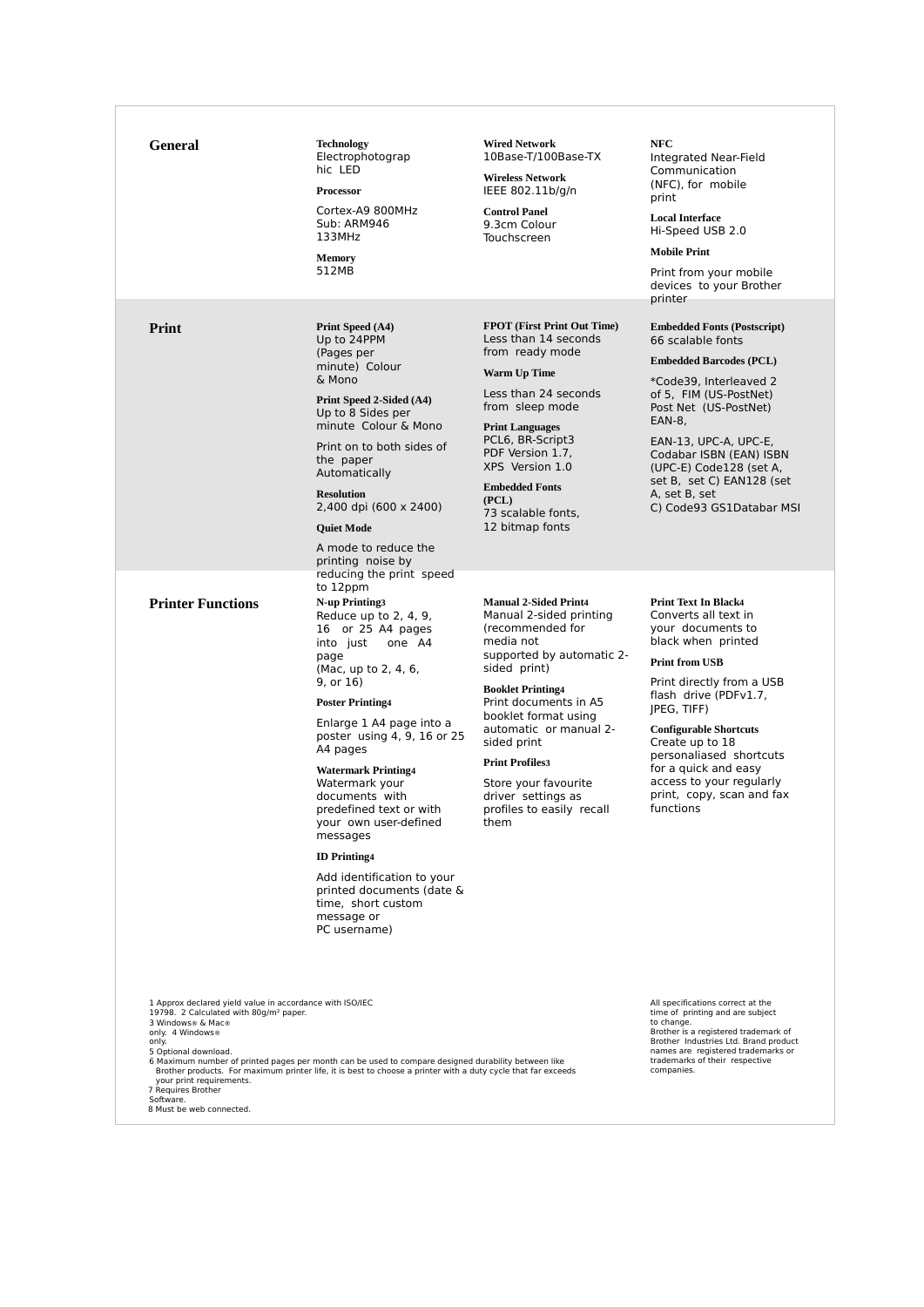| <b>Printer Drivers</b>                                                                                                                                                                                                                     | <b>Windows®</b><br>Windows® 10<br>(32 & 64 bit)                                                                                                                                                                         | <b>Macintosh5</b><br>macOS v10.11.6,<br>10.12.x, 10.13.x                                                                             |
|--------------------------------------------------------------------------------------------------------------------------------------------------------------------------------------------------------------------------------------------|-------------------------------------------------------------------------------------------------------------------------------------------------------------------------------------------------------------------------|--------------------------------------------------------------------------------------------------------------------------------------|
|                                                                                                                                                                                                                                            | editions)<br>Windows <sup>®</sup> 8<br>(32 & 64 bit)<br>editions)<br>Windows <sup>®</sup> 7<br>(32 & 64 bit)<br>editions)<br>Windows® Server<br>2016<br>(32 & 64 bit<br>editions)*<br>Windows® Server<br>2012, 2012R2 & | Linux <sub>5</sub><br>CUPS, LPD/LPRng<br>(32 & 64 bit editi                                                                          |
| <b>Paper Handling</b>                                                                                                                                                                                                                      | 2008R2*<br><b><i>VAIprold ward</i></b> Server<br>8000dard Tray - 250<br><b>śBeets64\btb</b> matic<br><b>Dolitionsel*t</b> Feeder<br>(ADF) - 50 Sheets<br>Multi Purpose Tray - 30                                        | <b>Media Sizes Standar</b><br>A4, Letter, A5, A5<br>Edge), A6, Execu<br>Media Type & Weig<br>2-Sided Print                           |
|                                                                                                                                                                                                                                            | <b>Sheets</b><br><b>Paper Output</b>                                                                                                                                                                                    | Plain & Recycled<br>paper (between<br>$-163q/m2)$                                                                                    |
|                                                                                                                                                                                                                                            | 150 sheets Face<br>Down (80g/m2)                                                                                                                                                                                        | <b>Media Sizes 2-Sided</b><br>Print                                                                                                  |
|                                                                                                                                                                                                                                            | 1 sheet face-up<br>(straight paper<br>path)                                                                                                                                                                             | A4<br>Media Type & Weig<br>Plain & Recycled                                                                                          |
|                                                                                                                                                                                                                                            | Media Type & Weights<br><b>Standard Tray</b>                                                                                                                                                                            | (between 60 - 10<br><b>Media Sizes ADF</b>                                                                                           |
|                                                                                                                                                                                                                                            | Plain & Recycled<br>paper (between 60<br>$-163g/m2)$                                                                                                                                                                    | Width 105 to 218<br>Length 148 to 35                                                                                                 |
| <b>Mobile and Web</b><br>Connectivity                                                                                                                                                                                                      | <b>Brother iPrint&amp;Scan</b><br>(Android)<br>Print from, scan to, send<br>faxes, preview received<br>faxes, preview copies and<br>check the machine status                                                            | <b>Brother Print&amp;Scan</b><br>(Windows® $8,10 \& 1$<br>Print from and sc<br>Windows® 8,10<br>Windows RT Tabl                      |
|                                                                                                                                                                                                                                            | from an Android device<br><b>Brother iPrint&amp;Scan</b>                                                                                                                                                                | <b>Google Cloud Print</b><br>Print most comm<br>types from any (                                                                     |
|                                                                                                                                                                                                                                            | (iPad / iPhone / iPod)<br>Print from, scan to, send                                                                                                                                                                     | Cloud Print enab<br>application<br><b>Apple AirPrint</b><br>Print from and s<br>most<br>commo<br>types from any<br>enabled applicati |
|                                                                                                                                                                                                                                            | faxes, preview received<br>faxes, preview copies and<br>check the machine status<br>from an iPad / iPhone /<br>iPod Touch                                                                                               |                                                                                                                                      |
|                                                                                                                                                                                                                                            | <b>Brother iPrint&amp;Scan</b><br>(Windows® Phone)                                                                                                                                                                      | <b>Brother Print Servic</b><br>Print from Androi                                                                                     |
|                                                                                                                                                                                                                                            | Print from and scan to a<br>smart phone running the<br>Windows <sup>®</sup> Phone<br><b>Operating System</b>                                                                                                            | without a dedica                                                                                                                     |
| 1 Approx declared yield value in accordance with ISO/IEC<br>19798. 2 Calculated with 80g/m <sup>2</sup> paper.<br>3 Windows® & Mac®<br>only. 4 Windows®<br>only.<br>5 Optional download.<br>your print requirements.<br>7 Requires Brother | 6 Maximum number of printed pages per month can be used to compare designed durability between like<br>Brother products. For maximum printer life, it is best to choose a printer with a duty cycle that far exceeds    |                                                                                                                                      |

**Linux5** CUPS, LPD/LPRng  $(32 \& 64 \text{ bit editions})$ 

#### **PostScript Universal Printer Driver5**

Driver for Windows® that enables you to print to any network or locally-connected Brother laser printer that supports PostScript

**PCL Driver5** Generic PCL XL driver

\* Windows® Server supports network printing only

#### **Media Sizes Standard Tray**  A4, Letter, A5, A5 (Long Edge), A6, Executive

**Media Type & Weights 2-Sided Print**

Plain & Recycled paper (between 60  $-163$ g/m2)

**Media Type & Weights ADF**  Plain & Recycled paper (between 60 - 105g/m2)

**Media Sizes ADF** Width 105 to 218 mm, Length 148 to 357.6 mm

**Brother Print&Scan (Windows® 8,10 & RT)**  Print from and scan to a Windows® 8,10 or Windows RT Tablet

**Google Cloud Print 2.0**  Print most common file types from any Google Cloud Print enabled application

### **Apple AirPrint**

Print from and scan to most common file types from any AirPrint enabled application

**Brother Print Service Plugin**  Print from Android devices without a dedicated App

**Media Type & Weights Multipurpose Tray** 

Plain,Recycled, Bond, Label, Envelope paper (between 60 - 163g/m2)

**Media Sizes Multipurpose Tray**

Width 76.2 to 216 mm, Length 116 to 355.6 mm Envelope; COM-10, **Envelope & DaberPrinting** Yes, from the manual feed slot: support for 1 evelope / sheet

**Mopria** Print most common file

types from Mopria supported Android devices

#### **Brother Apps8**

Print creative center, Scan to Mobile, Scan to Searchable PDF, Enlarge Tex Copy, Fax forward to Cloud/E-mail, Scan to PowerPoint, Scan to Excel, Scan to Word, Easy scan to

# E-mail

**Web Connect8** Print from and scan to without using a PC on Box, Dropbox, Evernote, OneDrive, Google DriveTM OneNote

All specifications correct at the time of printing and are subject to change. Brother is a registered trademark of Brother Industries Ltd. Brand product names are registered trademarks or trademarks of their respective companies.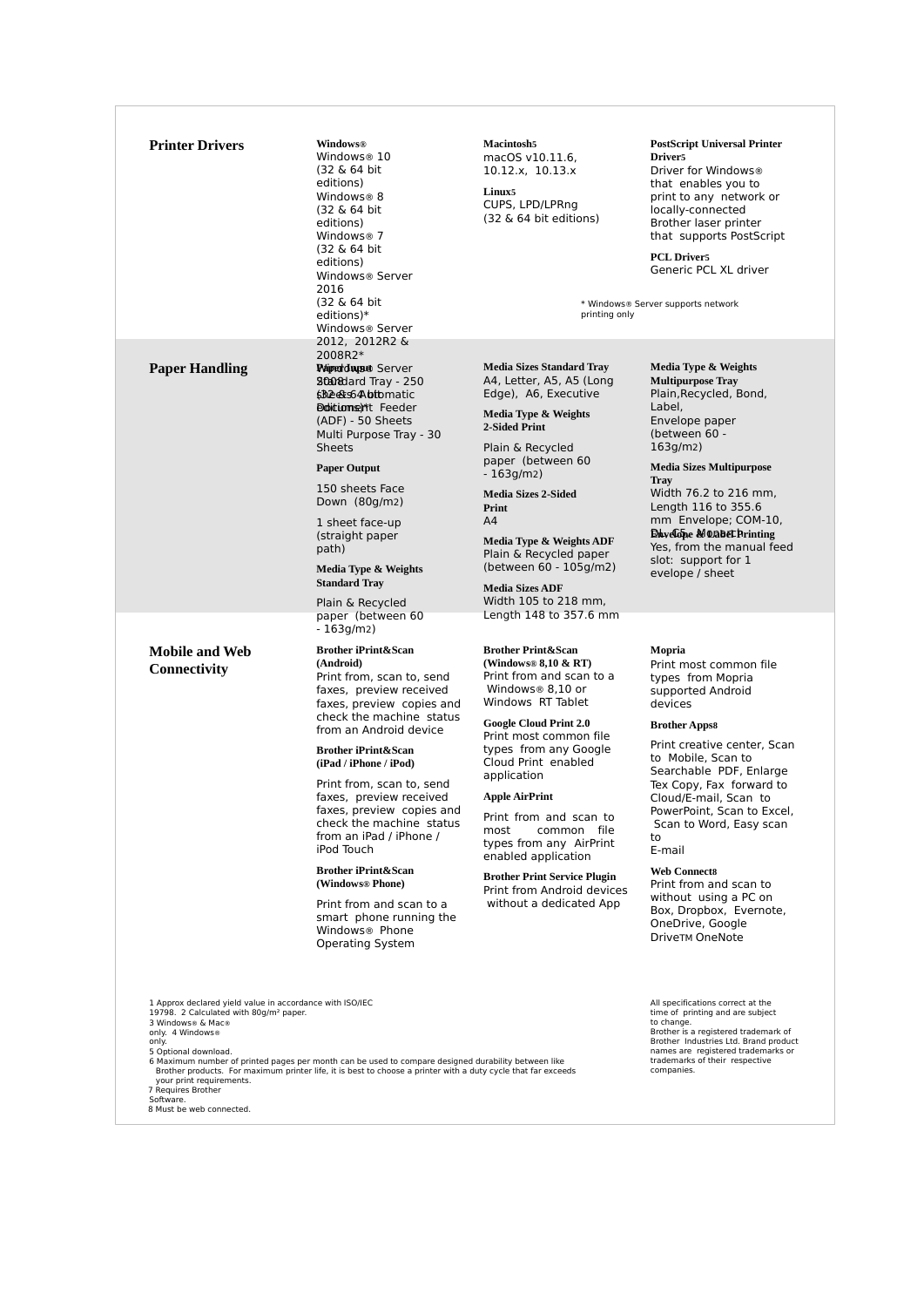| Copy                                                                                                                                                                                                                                                                              | Print Speed (A4)<br>Up to 24CPM<br>(Copy per<br>minute)<br>Colour & Mono<br>FCOT (First Copy Time Out)<br>Less than 15 seconds<br>from ready mode Colour<br>& Mono<br><b>Resolution</b><br>Up to $600 \times 600$ dpi<br><b>Multi-Copying/Stack/Sort</b><br>Makes up to 99 copies of<br>each page / Stacks or                            | <b>Enlargement/Reduction</b><br>Ratio<br>Reduce<br>or<br>Increase<br>document sizes from 25%<br>to<br>400%<br>in<br>1%<br>increments<br>N in 1 Copying<br>Allows the user to<br>compress 2 or 4 pages<br>on to a single A4 sheet<br>2in1 ID Copying<br>Allows the user to copy<br>both sides of an ID card                     | <b>Grey Scale</b><br>256 shades of grey (8)<br>bit)<br><b>Receipt Copying</b><br>Produces clearer<br>copies of receipts<br><b>Enlarge Text Copy8</b><br>Makes reading copied<br>documents easier if the<br>size of the text on the<br>original document is<br>small<br>2-Sided Copy<br>Yes |  |  |
|-----------------------------------------------------------------------------------------------------------------------------------------------------------------------------------------------------------------------------------------------------------------------------------|------------------------------------------------------------------------------------------------------------------------------------------------------------------------------------------------------------------------------------------------------------------------------------------------------------------------------------------|--------------------------------------------------------------------------------------------------------------------------------------------------------------------------------------------------------------------------------------------------------------------------------------------------------------------------------|--------------------------------------------------------------------------------------------------------------------------------------------------------------------------------------------------------------------------------------------------------------------------------------------|--|--|
| <b>Scan</b>                                                                                                                                                                                                                                                                       | Sorts<br><b>Scanner Type</b><br>Dual CIS<br>(Contact Image Sensor)<br><b>Colour &amp; Mono Scanning</b><br>Yes<br><b>Scan Speed Mono</b><br>27ipm (images per<br>minute)<br><b>Scan Speed Colour</b><br>21ipm (images per<br>minute)                                                                                                     | to a single A4 sheet<br>Scan Speed 2-Sided (A4) Up<br>to 54ipm mono and<br>32ipm colour<br><b>Scan Resolution from</b><br><b>Scanner Glass</b><br>Up to $1,200x$<br>2,400dpi<br><b>Interpolated Scan</b><br><b>Resolution</b><br>Up to 19,200 x<br>19,200dpi                                                                   | <b>Scan Resolution from ADF</b><br>Up to $600 \times 600$ dpi<br><b>Colour Depth</b><br>48 bit color Processing<br>(Input) 24 bit color<br>Processing (Output)<br><b>Grey Scale</b><br>16bit color Processing<br>(Input) 8bit color<br>Processing (Output)                                 |  |  |
| <b>Scanner Functions</b>                                                                                                                                                                                                                                                          | <b>Scan to E-mail</b><br>Scan and share<br>documents via e-mail<br>server<br><b>Scan to OCR</b><br>Scan documents directly<br>into your word<br>processing application<br>for instant editing<br><b>Scan to Image</b><br>Scan into your preffered<br>image editing software<br><b>Scan to File</b><br>Scan to a file on your<br>computer | <b>Scan to Network Folder</b><br>Scan documents to a<br>nominated folder on<br>your network without<br>using a Windows PC<br><b>Scan to FTP</b><br>Scan documents directly<br>to a FTP server<br><b>Scan Profile3</b><br>Create up to 25 preset<br>network, FTP profiles for<br>an easy way to store<br>multiple scan settings | Scan to SharePoint4&7 Scan<br>documents directly into<br><b>SharePoint</b><br>Scan to Searchable PDF Scan<br>documents to searchable<br>PDF files<br><b>Auto Deskew</b><br>Yes<br><b>Base Colour Removal</b><br>Yes<br><b>ID</b> Scan<br>Yes<br>1 to 2 Scan<br>Yes                         |  |  |
| <b>Scanner Drivers</b>                                                                                                                                                                                                                                                            | <b>Scan to USB</b><br>Scan directly to a<br>USB flash drive<br>Windows®<br>TWAIN & WIA<br>Windows® 10<br>(32 & 64 bit)<br>editions)<br>Windows® 8<br>(32 & 64 bit)<br>editions)<br>Windows <sup>®</sup> 7<br>(32 & 64 bit)                                                                                                               | <b>Macintosh5</b><br><b>TWAIN</b><br>macOS v10.11.6,<br>10.12.x, 10.13.x                                                                                                                                                                                                                                                       | Linux <sub>5</sub><br>SANE (32 & 64 bit)<br>editions)                                                                                                                                                                                                                                      |  |  |
| 1 Approx declared yield value in accordance with ISO/IEC<br>19798. 2 Calculated with 80q/m <sup>2</sup> paper.<br>3 Windows® & Mac®<br>only. 4 Windows®<br>only.<br>s Optional download.<br>your print requirements.<br>Requires Brother<br>Software.<br>» Must be web connected. | editions)<br>Maximum number of printed pages per month can be used to compare designed durability between like<br>Brother products. For maximum printer life, it is best to choose a printer with a duty cycle that far exceeds<br>MFC-                                                                                                  |                                                                                                                                                                                                                                                                                                                                | All specifications correct at the<br>time of printing and are subject<br>to change.<br>Brother is a registered trademark of<br>Brother Industries Ltd. Brand product<br>names are registered trademarks or<br>trademarks of their respective<br>companies.                                 |  |  |
|                                                                                                                                                                                                                                                                                   |                                                                                                                                                                                                                                                                                                                                          |                                                                                                                                                                                                                                                                                                                                |                                                                                                                                                                                                                                                                                            |  |  |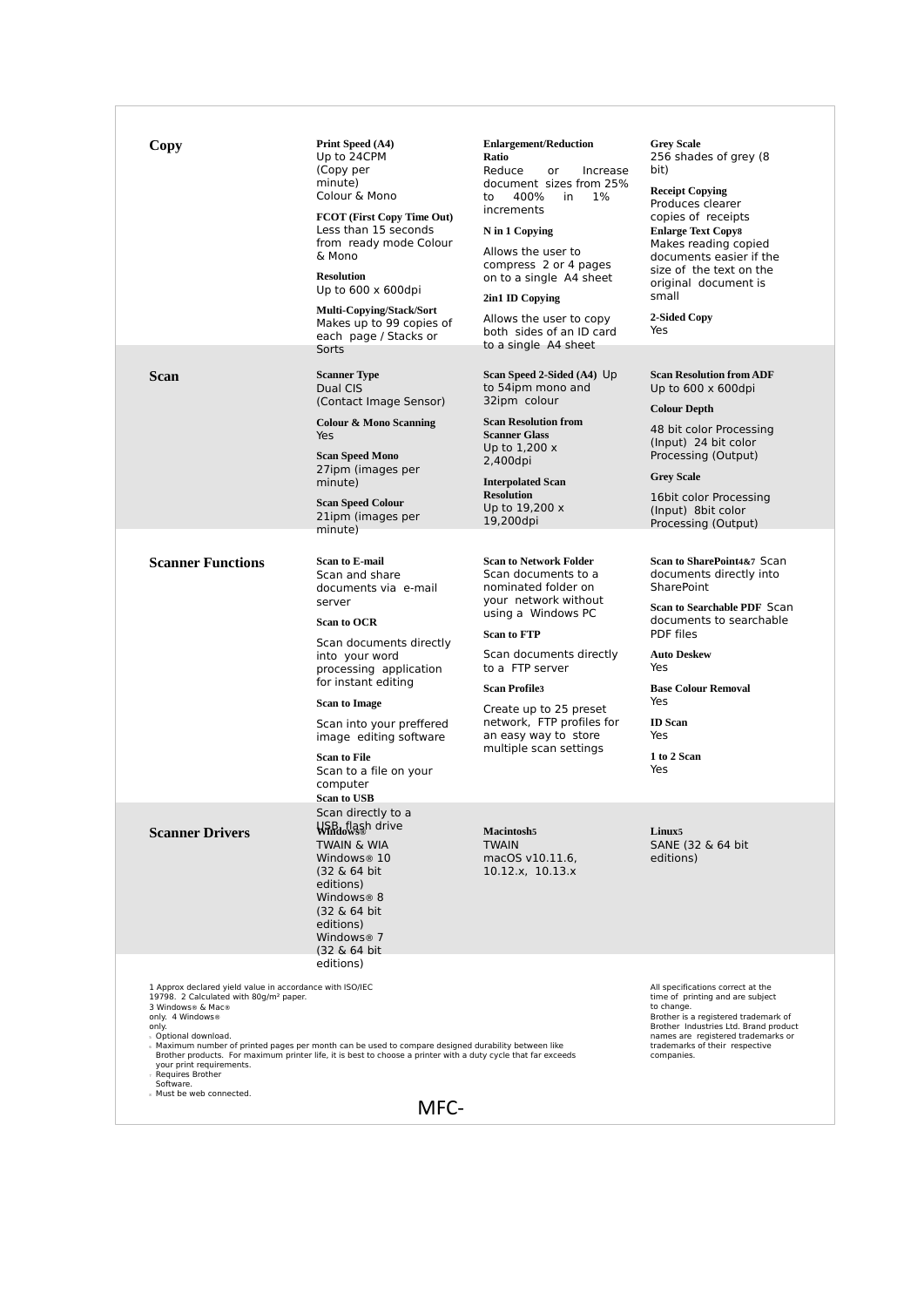| Fax                                                                                                                                                                                                                                                                                                                                                                                                                                                                                                                                                                                                                                                                                                                                       | <b>Fax Modem</b><br>33,600bps (Super G3)<br>PC Fax Send3&8 and<br>Receive4&8<br>Send and Receive faxes<br>directly from your PC<br><b>2-Sided Fax Receive</b><br>Yes<br><b>Memory Transmission</b><br>Up to 500 pages (ITU-T)<br>Chart. Standard<br>Test<br>Resolution, JBIG)<br>Out of Paper Reception Up<br>to 500 pages (ITU-T Test<br>Chart, Standard<br>Resolution, JBIG) | <b>Distinctive Ring Detection</b><br>(UK & Denmark only)<br>An external service that<br>allows two or more<br>telephone numbers<br>shared on a single fixed<br>line and use different ring<br>tones<br><b>Error Correction Mode</b><br>(ECM)<br>The MFC will detect line<br>errors during fax<br>transmission and resend<br>the page(s) of the<br>document that had an<br>error (recipient machines<br>must share this feature<br>for it to work) | <b>Auto Reduction</b><br>When receiving a single<br>page document longer<br>than A4 (297mm) the<br>fax machine will<br>automatically reduce the<br>message to fit onto a<br>single A4 sheet<br><b>Broadcasting</b><br>Send the same fax<br>message up to 250<br><b>locations</b><br><b>Grey Scale</b><br>256 shades (8 bit) of<br>grey are available for<br>faxing |  |
|-------------------------------------------------------------------------------------------------------------------------------------------------------------------------------------------------------------------------------------------------------------------------------------------------------------------------------------------------------------------------------------------------------------------------------------------------------------------------------------------------------------------------------------------------------------------------------------------------------------------------------------------------------------------------------------------------------------------------------------------|--------------------------------------------------------------------------------------------------------------------------------------------------------------------------------------------------------------------------------------------------------------------------------------------------------------------------------------------------------------------------------|---------------------------------------------------------------------------------------------------------------------------------------------------------------------------------------------------------------------------------------------------------------------------------------------------------------------------------------------------------------------------------------------------------------------------------------------------|--------------------------------------------------------------------------------------------------------------------------------------------------------------------------------------------------------------------------------------------------------------------------------------------------------------------------------------------------------------------|--|
| <b>Fleet Management</b><br><b>Tools</b>                                                                                                                                                                                                                                                                                                                                                                                                                                                                                                                                                                                                                                                                                                   | <b>Unattended Installer4</b><br>Ability to centrally<br>deploy and customise<br>our drivers and<br>software<br><b>MSI</b> Installer4<br>Modular installers that<br>can be distributed<br>through Active<br><b>Directory</b> <sup>®</sup>                                                                                                                                       | <b>BRAdmin Light4&amp;5</b><br>LAN/WAN<br>management<br>software<br><b>Embedded Web Server Web</b><br>based print management<br>software embedded onto<br>the device                                                                                                                                                                                                                                                                              | <b>Driver Deployment Wizard4 &amp;5</b><br>Easily create print drivers<br>for hassle free<br>deployment over your<br>network<br><b>PrintSmart Cost Control</b><br>Monitor and control<br>printing costs for all<br>Brother and 3rd party<br>devices<br>For more information<br>on PrintSmart                                                                       |  |
| <b>Software</b>                                                                                                                                                                                                                                                                                                                                                                                                                                                                                                                                                                                                                                                                                                                           | <b>Brother iPrint&amp;Scan</b><br>(Windows $\&$ Mac)5<br>Print from, scan to, send<br>faxes, preview received<br>faxes, preview copies and<br>check the machine status<br>from windows or macOS<br>PC                                                                                                                                                                          | <b>Nuance® PaperPort 14 SE5</b><br>Document management<br>& sharing program                                                                                                                                                                                                                                                                                                                                                                       | Solutions visit:<br>www.brother.eu                                                                                                                                                                                                                                                                                                                                 |  |
| 1 Approx declared yield value in accordance with ISO/IEC<br>All specifications correct at the<br>19798. 2 Calculated with 80q/m <sup>2</sup> paper.<br>time of printing and are subject<br>3 Windows® & Mac®<br>to change.<br>only. 4 Windows®<br>Brother is a registered trademark of<br>Brother Industries Ltd. Brand product<br>only.<br>s Optional download.<br>names are registered trademarks or<br>Maximum number of printed pages per month can be used to compare designed durability between like<br>trademarks of their respective<br>Brother products. For maximum printer life, it is best to choose a printer with a duty cycle that far exceeds<br>companies.<br>your print requirements.<br>Requires Brother<br>Software. |                                                                                                                                                                                                                                                                                                                                                                                |                                                                                                                                                                                                                                                                                                                                                                                                                                                   |                                                                                                                                                                                                                                                                                                                                                                    |  |
| » Must be web connected.<br>MFC-                                                                                                                                                                                                                                                                                                                                                                                                                                                                                                                                                                                                                                                                                                          |                                                                                                                                                                                                                                                                                                                                                                                |                                                                                                                                                                                                                                                                                                                                                                                                                                                   |                                                                                                                                                                                                                                                                                                                                                                    |  |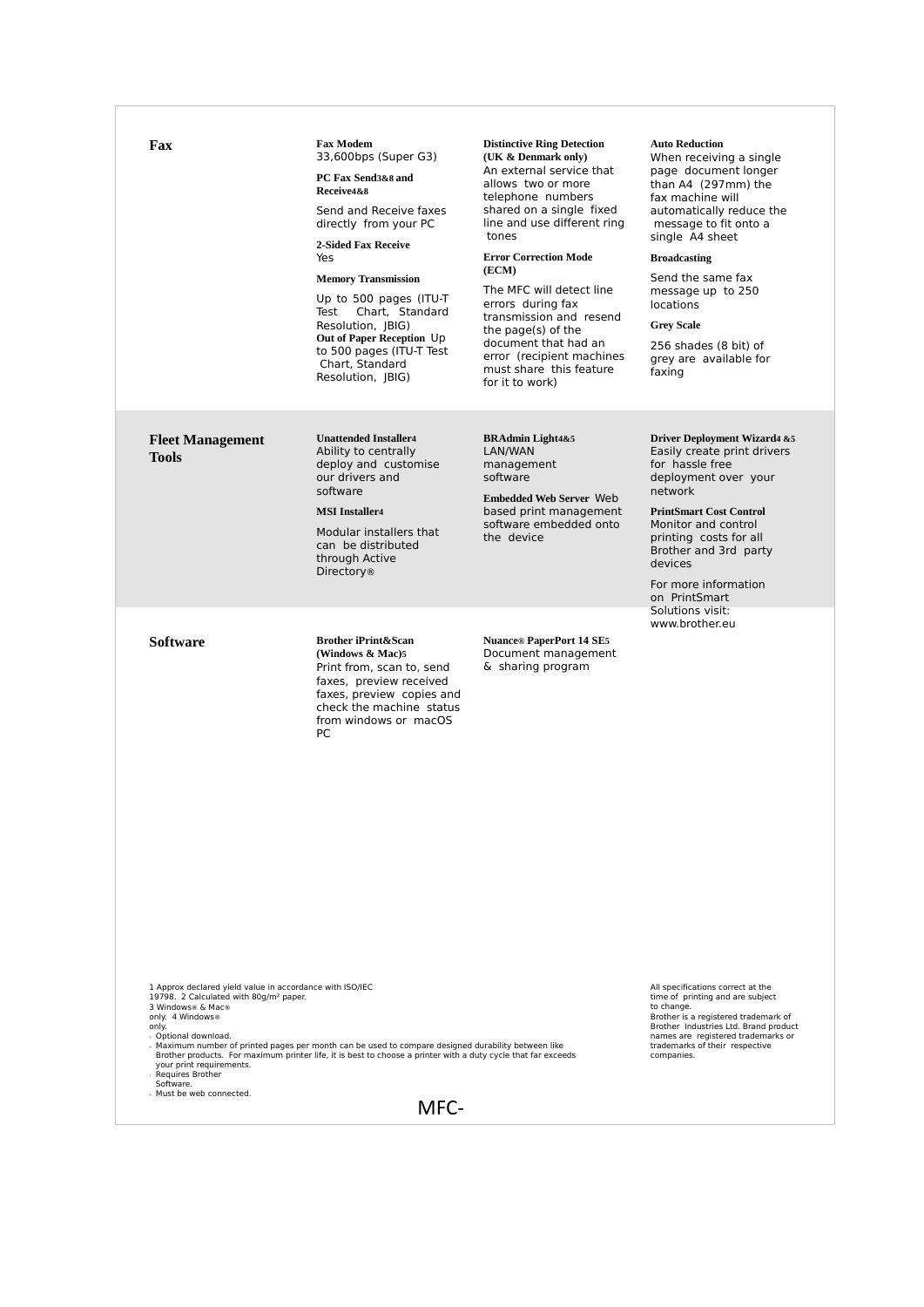|  | <b>Network and Security</b>               | <b>Wired Network</b><br>10Base-T/100Base-TX<br><b>Wired Network Security</b><br>APOP, POP before SMTP,<br>SMTP-AUTH, SSL/TLS (IPPS,<br>HTTPS, SMTP, POP), SNMP<br>v3 802.1x (EAP-MD5, EAP-<br>FAST, PEAP, EAP-TLS, EAP-<br>TTLS),<br>Kerberos<br><b>Wireless Network</b><br>IEEE 802.11b/g/n<br>(Infrastructure<br>Mode)<br>IEEE 802.11g/n<br>(Wi-Fi Direct)<br><b>Wireless Network Security</b><br>WEP 64/128 bit, WPA-PSK<br>(TKIP/AES), WPA2-PSK<br>(AES)<br>*Wi-Fi Direct supports<br>WPA2-PSK (AES)<br>only.APOP,<br>POP before SMTP, SMTP-<br>AUTH, SSL/TLS (IPPS,<br>HTTPS, SMTP, POP), SNMP<br>v3<br>802.1x (LEAP, EAP-FAST,<br>PEAP, EAP-TLS, EAP-<br>TTLS),<br>Kerberos<br><b>Wireless Setup Support</b><br>Wi-Fi Protected Setup<br>(WPS) | Wi-Fi DirectTM<br>Print wirelessly without<br>having to go through a<br>wireless access point<br>(both automatic and<br>manual methods<br>supported)<br>IPv4<br>ARP, RARP, BOOTP, DHCP,<br>APIPA(Auto IP),<br>WINS/NetBIOS<br>name resolution, DNS<br>Resolv- er, mDNS, LLMNR<br>responder, LPR/LPD,<br>Custom Raw Port/<br>Port9100, SMTP Client,<br>IPP/ IPPS, FTP Client and<br>Server, CIFS Client,<br>TELNET Server,<br>$SNMPv1/v2c/v3$ ,<br>HTTP/HTTPS<br>server, TFTP client and<br>server, ICMP, Web<br>Services (Print/ Scan),<br><b>SNTP Client</b><br>IP <sub>v</sub> 6<br>NDP, RA, DNS resolver,<br>mDNS. LLMNR responder.<br>LPR/LPD, Custom Raw<br>Port/Port9100, IPP/IPPS,<br><b>SMTP Client, FTP</b><br>Client and Server, CIFS<br>Client, TELNET Server,<br>$SNMPv1/v2c/v3$ , | <b>IP</b> Filter<br>Restrict which network<br>users can or cannot<br>access the device over<br>the network (IPv4 only)<br><b>Setting Lock</b><br>Secures access to the<br>devices control panel by<br>locking it                                                                                                                                                                                                                                                                                                                                                         |
|--|-------------------------------------------|------------------------------------------------------------------------------------------------------------------------------------------------------------------------------------------------------------------------------------------------------------------------------------------------------------------------------------------------------------------------------------------------------------------------------------------------------------------------------------------------------------------------------------------------------------------------------------------------------------------------------------------------------------------------------------------------------------------------------------------------------|------------------------------------------------------------------------------------------------------------------------------------------------------------------------------------------------------------------------------------------------------------------------------------------------------------------------------------------------------------------------------------------------------------------------------------------------------------------------------------------------------------------------------------------------------------------------------------------------------------------------------------------------------------------------------------------------------------------------------------------------------------------------------------------------|--------------------------------------------------------------------------------------------------------------------------------------------------------------------------------------------------------------------------------------------------------------------------------------------------------------------------------------------------------------------------------------------------------------------------------------------------------------------------------------------------------------------------------------------------------------------------|
|  |                                           |                                                                                                                                                                                                                                                                                                                                                                                                                                                                                                                                                                                                                                                                                                                                                      |                                                                                                                                                                                                                                                                                                                                                                                                                                                                                                                                                                                                                                                                                                                                                                                                | <b>Secure Function Lock 3.0</b><br>Restrict access to<br>individual or groups of<br>users over a network. Can<br>be used with PC<br>User Login Names for<br>Secuto: Endotusers<br>Protect print jobs with a 4<br>digit release code<br>required at the device in<br>order for them to be<br>printed<br><b>E-mail Notifications</b><br>Automatically have the<br>device send e-mail<br>alerts when it requires<br>attention, such as when<br>the toner is low or<br>needs replacing<br><b>E-mail Reports</b><br>Receive usage reports<br>on a regular basis via<br>e-mail |
|  | <b>Supplies and</b><br><b>Accessories</b> | <b>Wireless Applications</b><br><b>Wartical Pairing</b><br>$1,000$ pages<br>C/M/Y/BK<br><b>Standard Yield Toner</b><br>1,000<br>Pages<br>C/M/Y/BK (TN-243)                                                                                                                                                                                                                                                                                                                                                                                                                                                                                                                                                                                           | HTTP/HTTPS server, TFTP<br>plient and paper, ICMPv6,<br>5,000 Glights Bleb Services<br><b>2,500-PGGES</b><br>C/M/Y (TN-247)<br>Drum Unit (DR-<br>243CL)<br>18,000<br>Pages (1                                                                                                                                                                                                                                                                                                                                                                                                                                                                                                                                                                                                                  | Belt Unit (BU-223CL)<br>50,000<br>Approx.<br>pages<br>$(2 \text{ page }$<br>job)<br><b>Waste Toner Box (WT-</b><br>223CL)<br>50,000<br>Approx.<br>pages<br>$(5 \text{ page }$                                                                                                                                                                                                                                                                                                                                                                                            |
|  | <b>Dimensions and</b><br>Weights          | <b>Without Carton (WxDxH)</b><br>410 x 509 x 414 mm<br>-24.5kg                                                                                                                                                                                                                                                                                                                                                                                                                                                                                                                                                                                                                                                                                       | page / job)<br>With Carton (WxDxH)<br>623 x 523 x 568 mm -<br>28.9kg                                                                                                                                                                                                                                                                                                                                                                                                                                                                                                                                                                                                                                                                                                                           | job)                                                                                                                                                                                                                                                                                                                                                                                                                                                                                                                                                                     |
|  | <b>Duty Cycles</b>                        | <b>Recommended Monthly</b><br>300 to 1,500 pages<br>monthly print volume                                                                                                                                                                                                                                                                                                                                                                                                                                                                                                                                                                                                                                                                             | <b>Maximum Monthly6</b><br>Up to 30,000 pages<br>monthly print volume                                                                                                                                                                                                                                                                                                                                                                                                                                                                                                                                                                                                                                                                                                                          |                                                                                                                                                                                                                                                                                                                                                                                                                                                                                                                                                                          |
|  |                                           | MFC-                                                                                                                                                                                                                                                                                                                                                                                                                                                                                                                                                                                                                                                                                                                                                 |                                                                                                                                                                                                                                                                                                                                                                                                                                                                                                                                                                                                                                                                                                                                                                                                |                                                                                                                                                                                                                                                                                                                                                                                                                                                                                                                                                                          |
|  |                                           |                                                                                                                                                                                                                                                                                                                                                                                                                                                                                                                                                                                                                                                                                                                                                      |                                                                                                                                                                                                                                                                                                                                                                                                                                                                                                                                                                                                                                                                                                                                                                                                |                                                                                                                                                                                                                                                                                                                                                                                                                                                                                                                                                                          |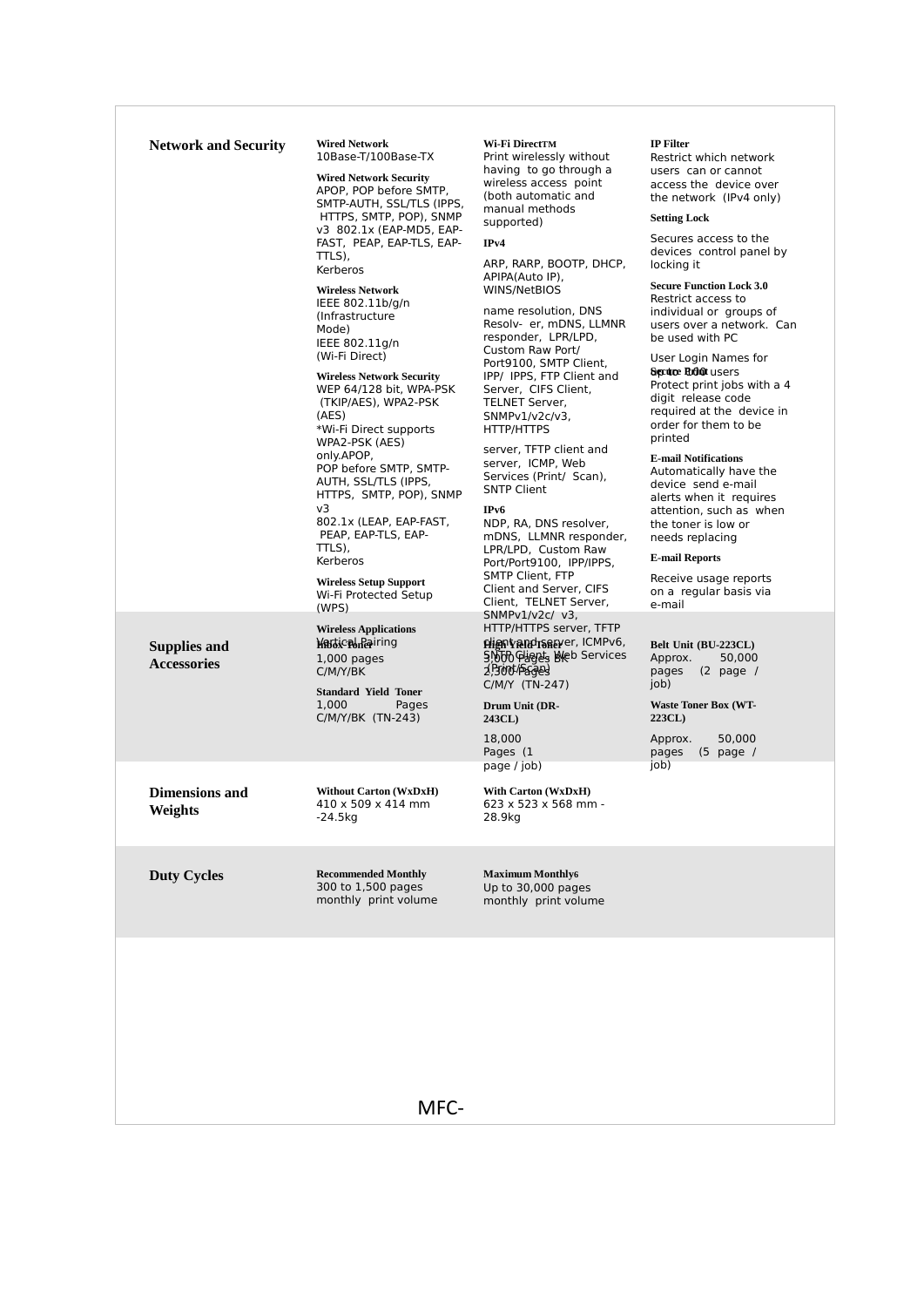**Environment** Power Consumption Printing<br>430W, Ready - 75W, Quite Mode - 260W, Sleep - 10.1W, Deep Sleep - 1.2W, Off - 0.04W

**TEC Value** 1.3 kWh/Week

**Sound Pressure Level**  Printing - 47dB(A), Ready - 33dB(A), Quite Mode - 43dB(A) **Sound Power** Printing - 6.11B(A) Mono / 6.16B(A) Colour Ready - 4.67B(A), Quite Mode - 5.71B(A) Mono / 5.73B(A) Colour B(A), Deep Sleep - Inaudible

#### **Power Saving**

This enables the printer to consume less energy when not in use

# **Toner Saving**

This reduces the toner usage and helps to reduce the total cost of printer ownership

**Energy Star** Yes

**Blue Angel** Yes

**Nordic Swan** Yes

**GS Mark** Yes

**Eco Mode** Yes

MFC‐